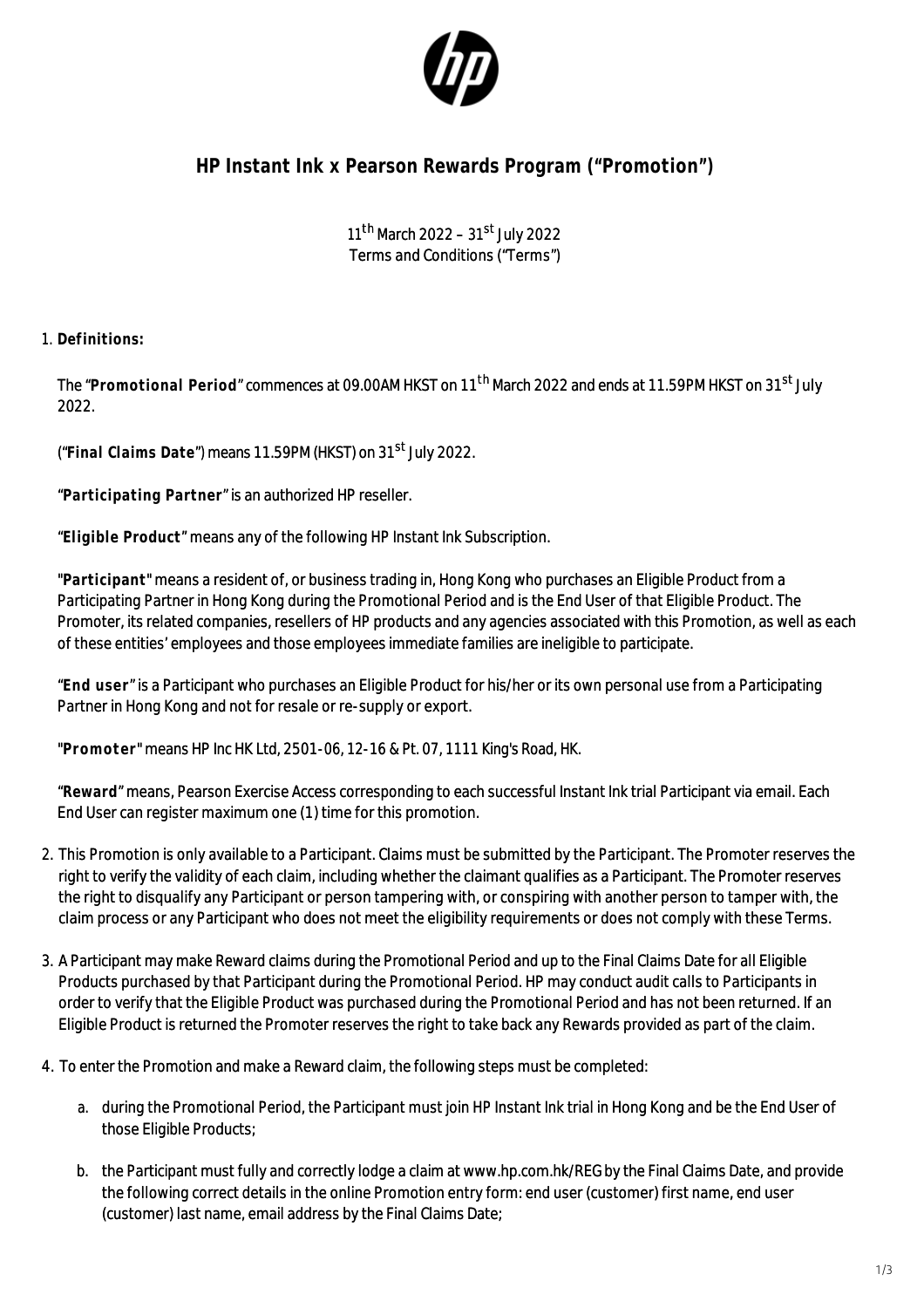

If the reward claim meets the Promotion Terms the Participant will receive a claim approval email to the email address that was nominated in Clause 4 (b) by the Participant.

- 5. The Participant must activate the Pearson PIN at Pearson website by 15<sup>th</sup> August, 2022. Pearson PIN only valid for 30 days from activation. The Participant can only access Pearson exercise within 30 davs from activation or before 15<sup>th</sup> September, 2022 (the earlier date).
- 6. The Promoter's decision on all matters pertaining to this Promotion is final and binding and no correspondence will be entered into, except as otherwise stated in these terms and conditions. To the extent permitted by law, no correspondence will be entered into after three (3) weeks from the Final Claims Date. Proof of sale required as part of the claim validation process must be sent and received by the Final Claims Date. To the extent permitted by law, the Promoter reserves the right to change, amend or terminate the Promotion at any stage during the Promotional Period. The Promoter reserves the right to verify the validity of each entry and if an entry is invalid the Promoter reserves the right to decline, or take back, any Rewards provided as part of the Promotion.
- 7. If the Reward is unavailable, the Promoter, in its discretion, reserves the right to substitute the Reward with a prize to the equal value and/or specification.
- 8. To the extent permitted by law, the promoter shall not be liable for any fault pertaining to the Reward.
- 9. Liability for any tax on any prizes provided to Participants pursuant to this Promotion shall be the sole responsibility of the Participant. It is recommended that Participants should contact their own accountant or taxation advisor in this regard.
- 10. The Promoter will accept no responsibility for late, lost or misdirected claims and correspondence. Further the Promoter shall not be liable for any loss or damage whatsoever which is suffered (including, without limitation, indirect, consequential or economic loss), or for any personal injury suffered or sustained, as a result of participating in this Promotion, except for any liability which cannot be excluded by law. Further, to the fullest extent permitted by law, the Promoter excludes liability for any problems or technical malfunction of any telephone network or lines, computer online systems, servers, or providers, computer equipment, software, technical problems or traffic congestion on the Internet or any website, or any unauthorised intervention, or any combination thereof, including any non-delivery or corruption of entries to the Promoter, injury or damage to Participants' or any other person's computer related to or resulting from participation in or downloading any materials in this Promotion. The use of any automated entry software or any other mechanical or electronic means that allows a Participant to automatically enter repeatedly is prohibited and will render all entries submitted by that Participant invalid. If the Promoter has not entered into any correspondence with the Participant prior to the Closing Date of this Promotion, it is the responsibility of the Participant to contact the Promotion to ensure their claim has been received and/or been verified.
- 11. Once reward claims have been received and verified, please allow up to thirty (30) business days from claim approval to receive the Reward via Participant details provided in clause 4 (b).
- 12. The Promoter does not accept any responsibility for misleading or incorrect information provided by a reseller regarding this Promotion.
- 13. All entries become the property of the Promoter. The Promoter collects personal information in order to conduct the Promotion. Claiming is conditional on providing this information. The Promoter will use the information contained in the Promotion claim form to contact Participants if it has any queries regarding claims, and where to send Rewards. The Promoter collects personal information in order to conduct the Promotion and may, for this purpose, disclose such information to its related bodies corporate and agencies assisting with the Promotion, which may be outside the participating country and as required, to regulatory authorities in Hong Kong. If the information requested is not